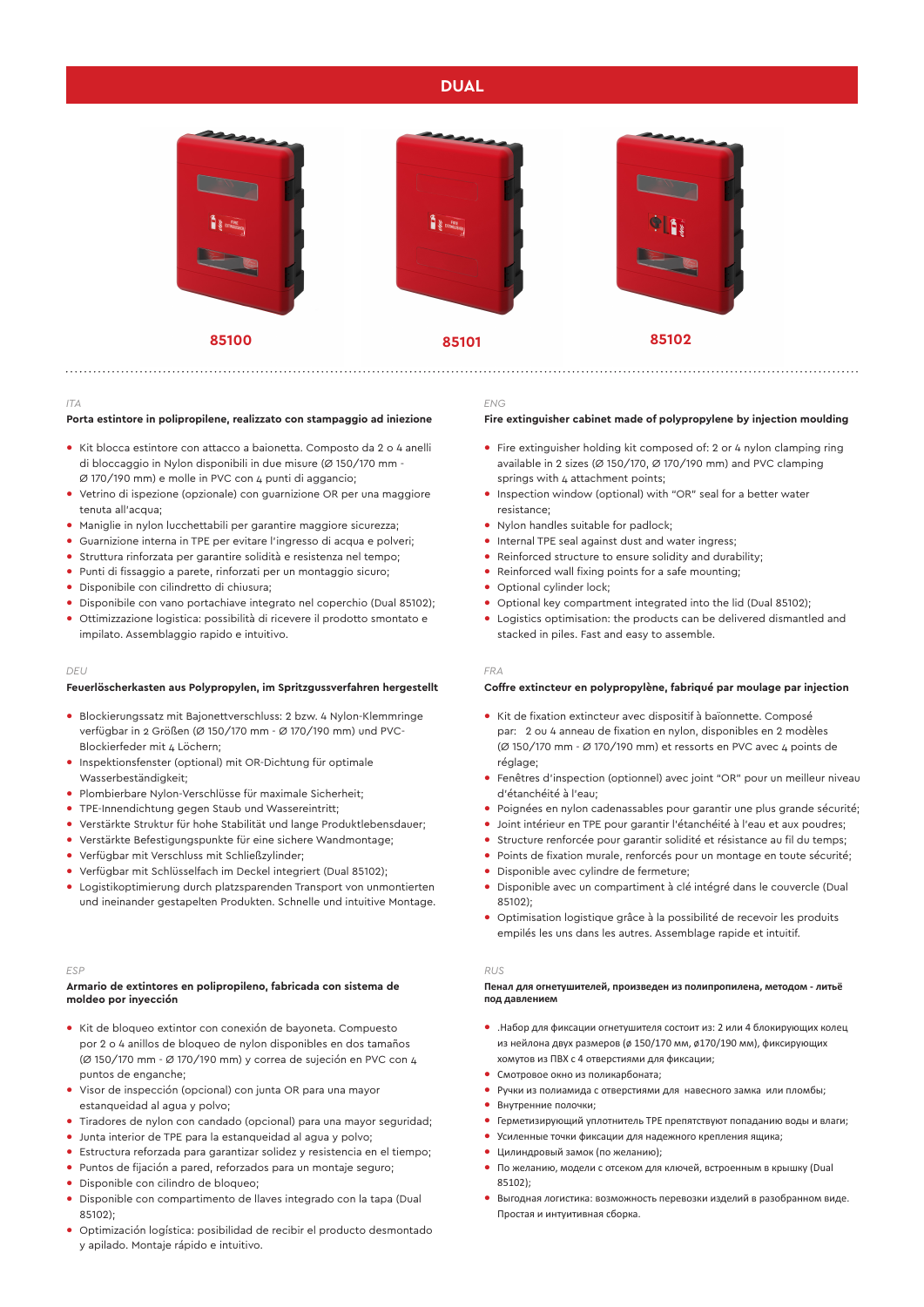# **DUAL**

### 85990200



- *ITA* Dischetto in Nylon con cinghia regolabile per dimensione < Ø 150 mm
- 
- *ENG* Nylon Disk with adjustable strap for extinguishers < Ø 150 mm
- Befestigungsscheibe aus Nylon mit
- *DEU* verstellbarem Band für Feuerlöscher mit Durchmesser Ø < 150mm
- *FRA* Support en nylon avec sangle réglable pour dimensions < Ø 150 mm
- *ESP* Disco de nylon con correa ajustable
- para dimensiones <Ø 150 mm
- *RUS* Нейлоновый диск с регулируемым ремнем для диаметра менее 150 мм





| <b>ITA</b> | Dischetto in Nylon con cinghia<br>regolabile in velcro per dimensione<br>Ø 190/205 mm                                           |
|------------|---------------------------------------------------------------------------------------------------------------------------------|
| <b>FNG</b> | Nylon Disk with adjustable velcro<br>strap for extinguishers Ø 190/205 mm                                                       |
| DEU        | Befestigungsscheibe aus Nylon<br>mit verstellbarem Band aus Velcro<br>für Feuerlöscher mit Durchmesser<br>zwischen Ø 190/205 mm |
| <b>FRA</b> | Support en nylon avec sangle<br>réglable en velcro pour dimensions<br>Ø 190/205 mm                                              |
| <b>ESP</b> | Disco de nylon con correa de<br>velcro ajustable para dimensiones<br>Ø 190/205 mm                                               |
| <b>RUS</b> | Нейлоновый диск с регулируемым<br>ремнем на липучке для диаметра<br>190/205 MM                                                  |

#### 85990017



| ITA. | Kit Fissaggio a Pavimento  |
|------|----------------------------|
| ENG  | Floor mounting kit         |
| DEU  | Satz für Bodenbefestigung  |
| FRA  | Kit de fixation au sol     |
| ESP  | Kit de fijación al suelo   |
| R115 | Ножки для установки на пол |



| <b>ITA</b> | Adesivo con logo personalizzabile              |
|------------|------------------------------------------------|
| <b>FNG</b> | Label with customized logo                     |
| DEU        | Aufkleber personalisierbar durch<br>Kundenlogo |
| <b>FRA</b> | Autocollant avec logo personnalisable          |
| <b>FSP</b> | Pegatina con logotipo personalizable           |
|            | Наклейка с вашим логотипом                     |







| <b>CODE</b> | <b>AxBxC</b><br><b>EXTERNAL</b><br><b>DIMENSIONS (mm)</b> | axbxc<br><b>INTERNAL</b><br><b>DIMENSIONS (mm)</b> | <b>WEIGHT</b><br>(kg) | Ø EXTINGUISHER<br><b>DIAMETER</b> (mm)   | <b>INSPECTION</b><br><b>WINDOW</b> |
|-------------|-----------------------------------------------------------|----------------------------------------------------|-----------------------|------------------------------------------|------------------------------------|
| 85100       | 616x735x270                                               | 530x700x229                                        | 7,2                   | Ø 150/170 x2/x4<br>OR<br>Ø 170/190 x2/x4 |                                    |
| 85101       | 616x735x270                                               | 530x700x229                                        | 7,2                   | Ø 150/170 x2/x4<br>OR<br>Ø 170/190 x2/x4 | ×                                  |
| 85102       | 616x735x270                                               | 530x700x229                                        | 7,2                   | Ø 150/170 x2/x4<br>OR<br>Ø 170/190 x2/x4 |                                    |